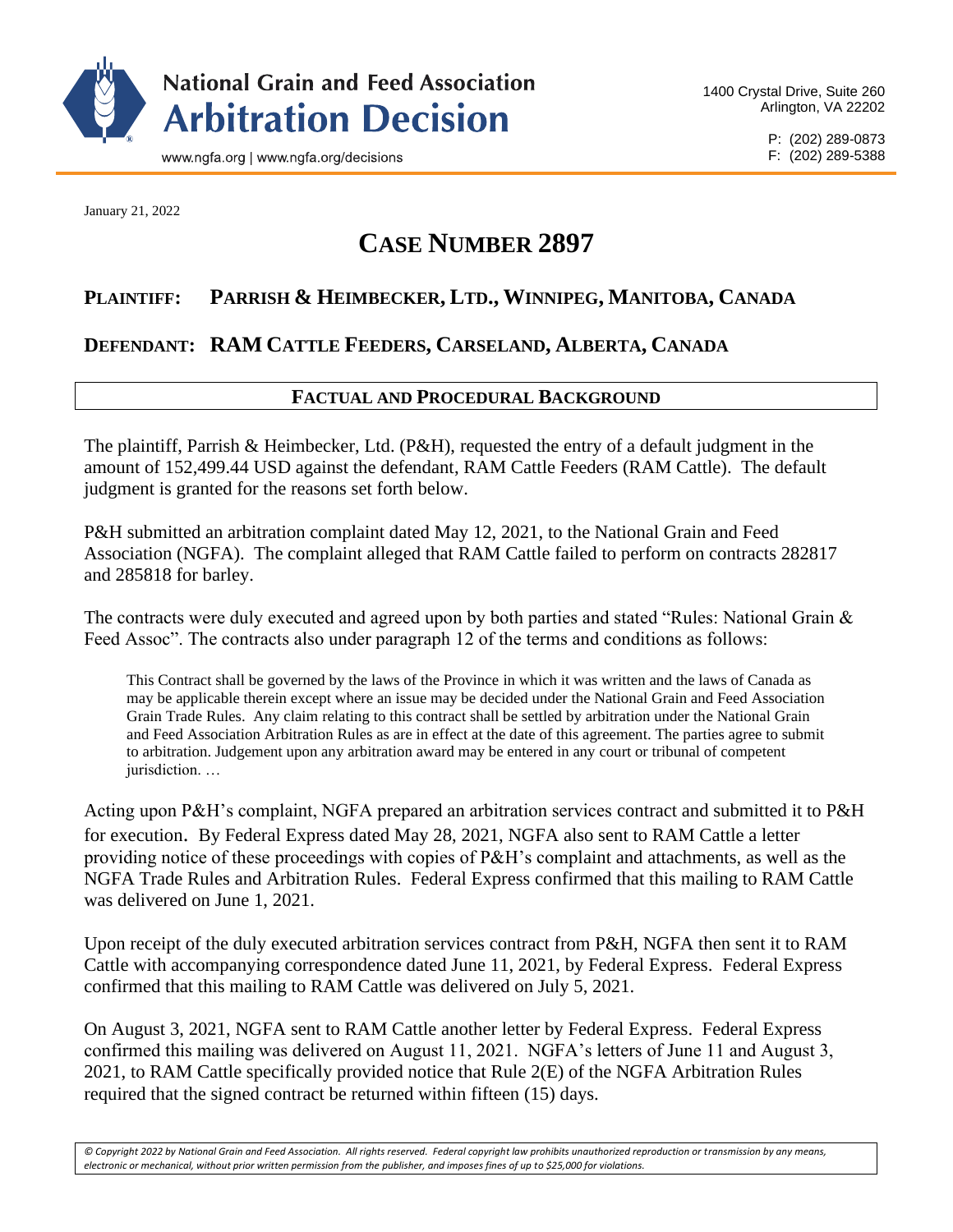After still not receiving any response from RAM Cattle, or any indication that a response was forthcoming, NGFA sent yet another notice to RAM Cattle on August 31, 2021, by Federal Express. This notice further specifically stated as follows:

NGFA Arbitration Rules 2(D) and (E) provide for the entry of a default judgment when a party fails to execute the arbitration contract and pay the service fee within fifteen (15) days. Based upon the lack of any response from you thus far, we must anticipate that you do not intend to respond. *This is our last attempt to elicit a response from you. A default judgment may be entered against you at any time, which the Plaintiff may enforce in a court of law.* [Emphasis in original].

Federal Express confirmed that this mailing was delivered to RAM Cattle on September 7, 2021.

NGFA has yet to receive an executed arbitration services contract from RAM Cattle despite the repeated attempts by NGFA to contact RAM Cattle.

## **DEFAULT JUDGMENT**

NGFA established jurisdiction over this matter pursuant to the express terms of the contracts and by way of P&H's status as an NGFA active member.

P&H properly and in a timely manner filed its complaint under NGFA Arbitration Rule 2(A). Pursuant to Rule 2(B), NGFA then submitted an arbitration services contract to the parties. Rule 2(D) states that, "Each party must return the completed arbitration services contract within 15 days from the date the party receives it from the NGFA Secretary." P&H properly executed and returned the arbitration services contract. RAM Cattle refused to comply with the NGFA Arbitration Rules and refused to respond to any requests from NGFA for the executed contract.

NGFA Arbitration Rule 2(E) provides for the following:

Where a party fails to execute the arbitration services contract or pay the arbitration services fee, the NGFA Secretary may without further submissions by the parties enter a default judgment or such other relief as the NGFA Secretary deems appropriate.

As it appears that RAM Cattle made a conscious decision to disregard these arbitration proceedings, pursuant to Rule 2(E) of the NGFA Arbitration Rules, the NGFA Secretary finds that entry of default judgment against RAM Cattle is proper and warranted.

NGFA Arbitration Rule 2(E) also sets forth the requirements and conditions under which, "[a]ny party against whom a default judgment has been entered may apply to vacate the default judgment within 15 days of entry of the default judgment."

## **THE AWARD**

## **THEREFORE, IT IS ORDERED THAT:**

1. Parrish & Heimbecker, Ltd. is awarded judgment against RAM Cattle Feeders for 152,499.44 USD